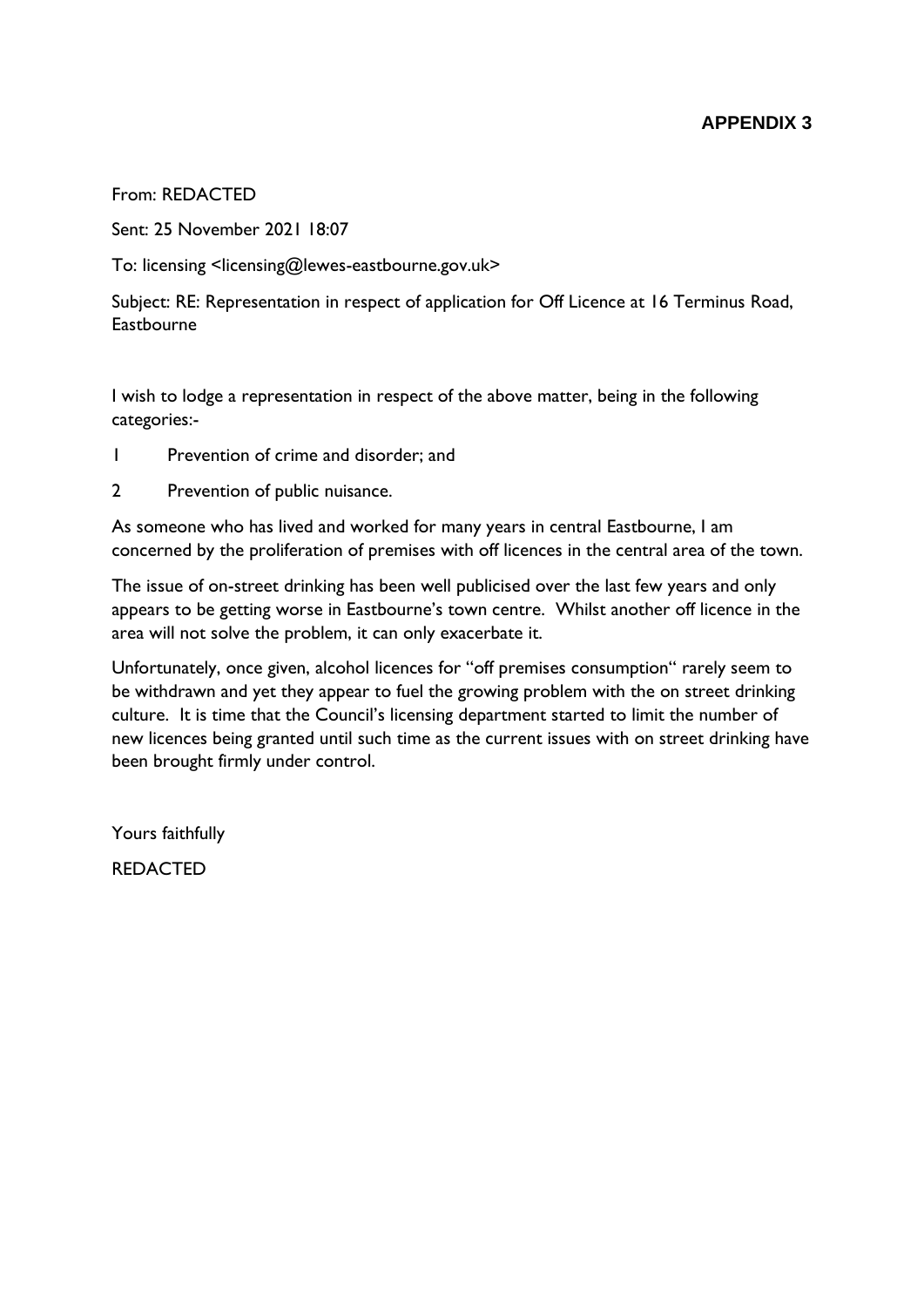Sent: 02 December 2021 12:23 To: licensing <licensing@lewes-eastbourne.gov.uk> Subject: Objection to Licensing Application, 16 Terminus Road, Eastbourne, BN21 3LP

To whom it may concern –

From: REDACTED

I would like to officially raise some concerns about a recent Licensing Application for the Sale of Alcohol by retail (off premises) from a proposed retail outlet at 16 Terminus Road.

My main concern is that another late night alcohol sale point has the potential to exasperate, and to contribute, to already rising levels of anti-social behaviour, and a noticeable increase in "street drinking" in the station area over the past year. I live in a 1st floor flat, opposite the station, facing out across Terminus Road, from which I get first-hand visual evidence of these problems. Late night drunken arguments, and alcohol-fuelled physical altercations, have unfortunately become an all too common phenomenon in this area.

The recent opening of Kenito's (34 Terminus Road) a fast food outlet, has already seen another contributory source of late night noise. Apart from sale of fast food, and alcohol, it serves as a congregating point, where loud, and often, anti-social behaviour is allowed to occur, unchallenged by staff members. Kenito's is open until at 1-2 o'clock in the morning. I personally have been sworn at, and verbally abused, by a group of a dozen young men who I felt the need to verbally challenge as to why they thought it acceptable to hang around outside my flat shouting and swearing at each other at 2 o'clock in the morning.

There is already a well-established, and responsibly run, retail shop selling off premises alcohol until 10pm each night. It is noticeable that this retail outlet, Kass Convenience Store (28 Terminus Road) has attracted very little anti-social behaviour in the 6 years that I have been living at my current address. The owners do not tolerate bad behaviour in, or outside, their premises. Younger people will be asked to produce photo ID as a matter of course, before being allowed to purchase alcohol. I have personally witnessed this, on multiple occasions. I would hope that any new potential retail outlet in the area would be equally responsible, and would have some track record of well-managed retail outlets, before being granted a license to sell alcohol late at night. I am aware that the granting of licenses to new businesses, providing a similar service, to existing stores is not a mitigating factor in your decision to grant, or decline, a licence application, but considering the potential deleterious effects of granting a license to an irresponsibly run establishment should definitely be a factor when arriving at your decision.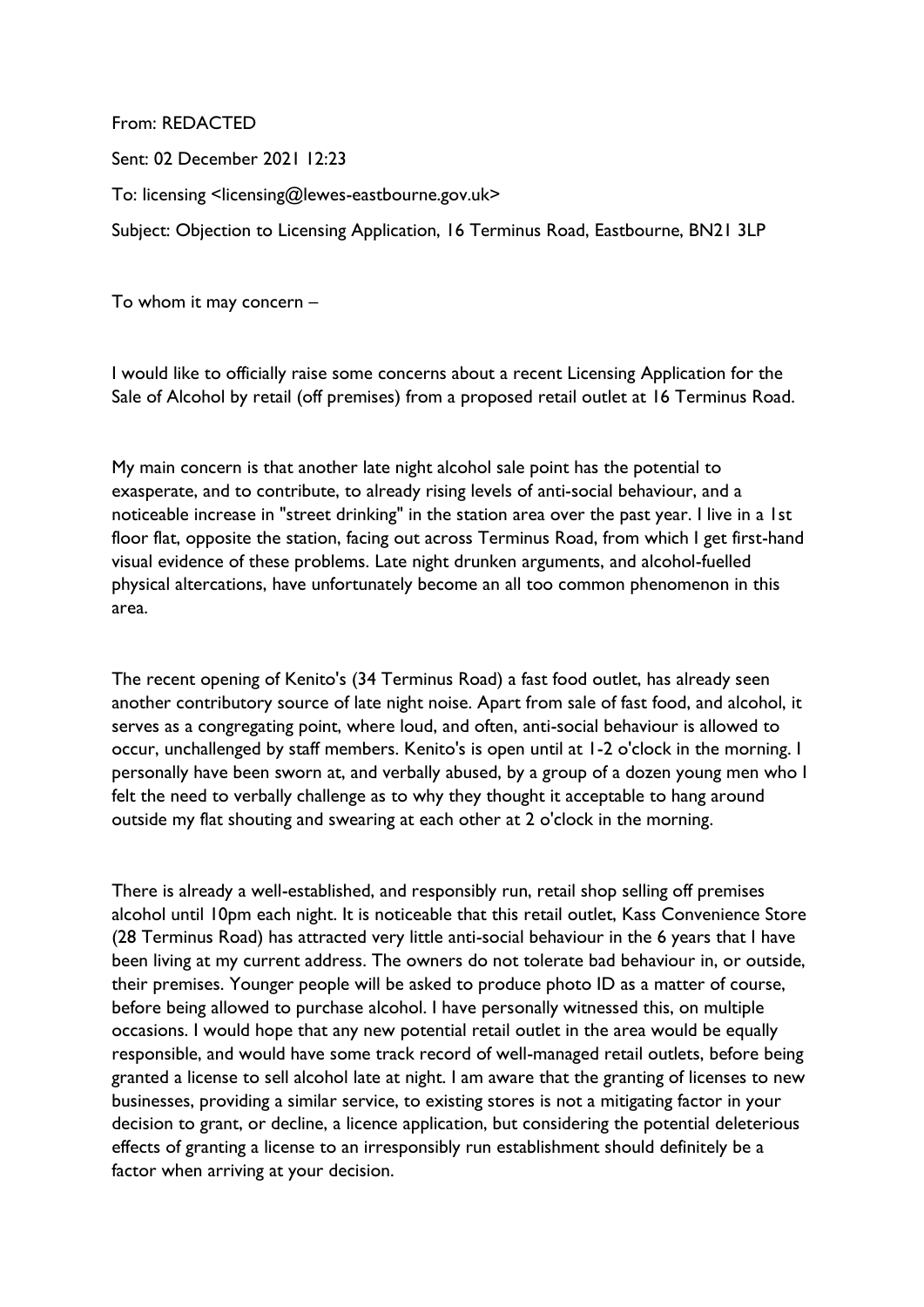I am not someone who is overly sensitive to late-night noise – I moved to the town centre, very aware that it would mean late night activity and noise, as a result of closing time at the local pubs and bars, and is not something that I find objectionable. I do, however, have concerns that further outlets selling alcohol, late at night, may give rise to further congregating, and has the very real potential to be a contributory cause of anti-social behaviour in the area.

I hope you will, at least, take my concerns on board, when considering this particular licensing application.

Kind regards,

REDACTED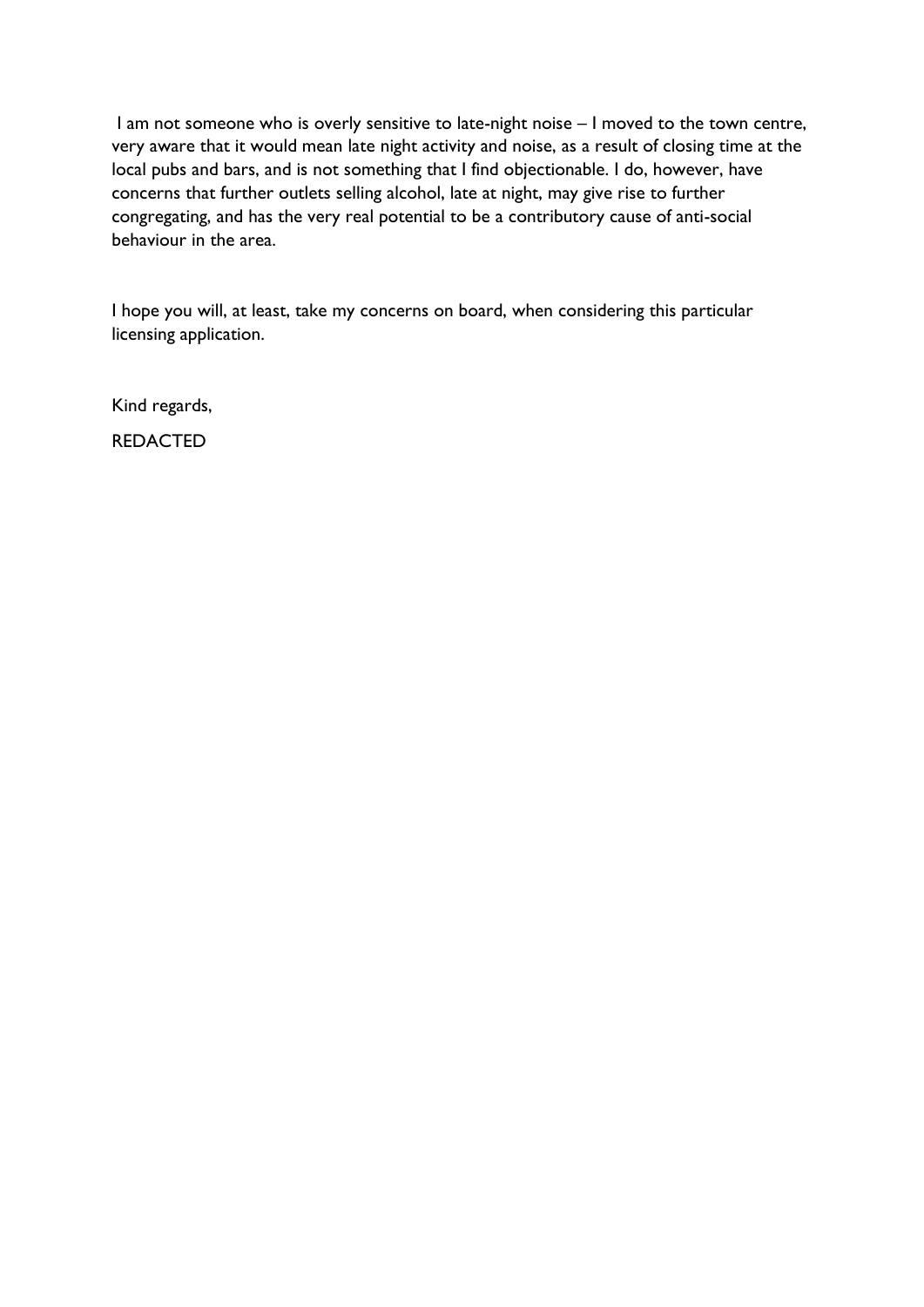From: REDACTED

Sent: 07 December 2021 19:48

To: Dean Love <Dean.Love@lewes-eastbourne.gov.uk>

## Cc: REDACTED

Subject: Re: Premises licence application (post) EBC, (ref: 053819)

Dear Dean

Thank you for explaining this to me. I am typing a reply before midnight on 7th December (19:33).

To put my representation into the categories that you have requested:

Prevention of Crime & Disorder

As a REDACTED, I am all too familiar with the link between alcohol and crime & disorder. There are already more than enough alcohol vendors in and around that section of Terminus Road with no shortage of street drinking. I work in REDACTED and see this regularly. Walking through the town centre in the evenings is already an unpleasant experience, with too many intoxicated people around.

Public Safety

The link between alcohol and public safety is similarly well-established. I feel unsafe walking past street drinkers and this will undoubtedly be even worse for those more vulnerable than me.

Prevention of Public Nuisance

Street drinkers cause considerable nuisance, through antisocial behaviour that includes littering around Terminus Road and The Avenue. Some people drink alcohol on the benches on the corner of The Avenue, others on the health centre wall; I am forever picking up discarded bottle & cans that contained alcoholic drinks. This is discouraging to clients of CGL, the alcohol service, that is working with people who want to manage problem drinking.

Yours sincerely

REDACTED